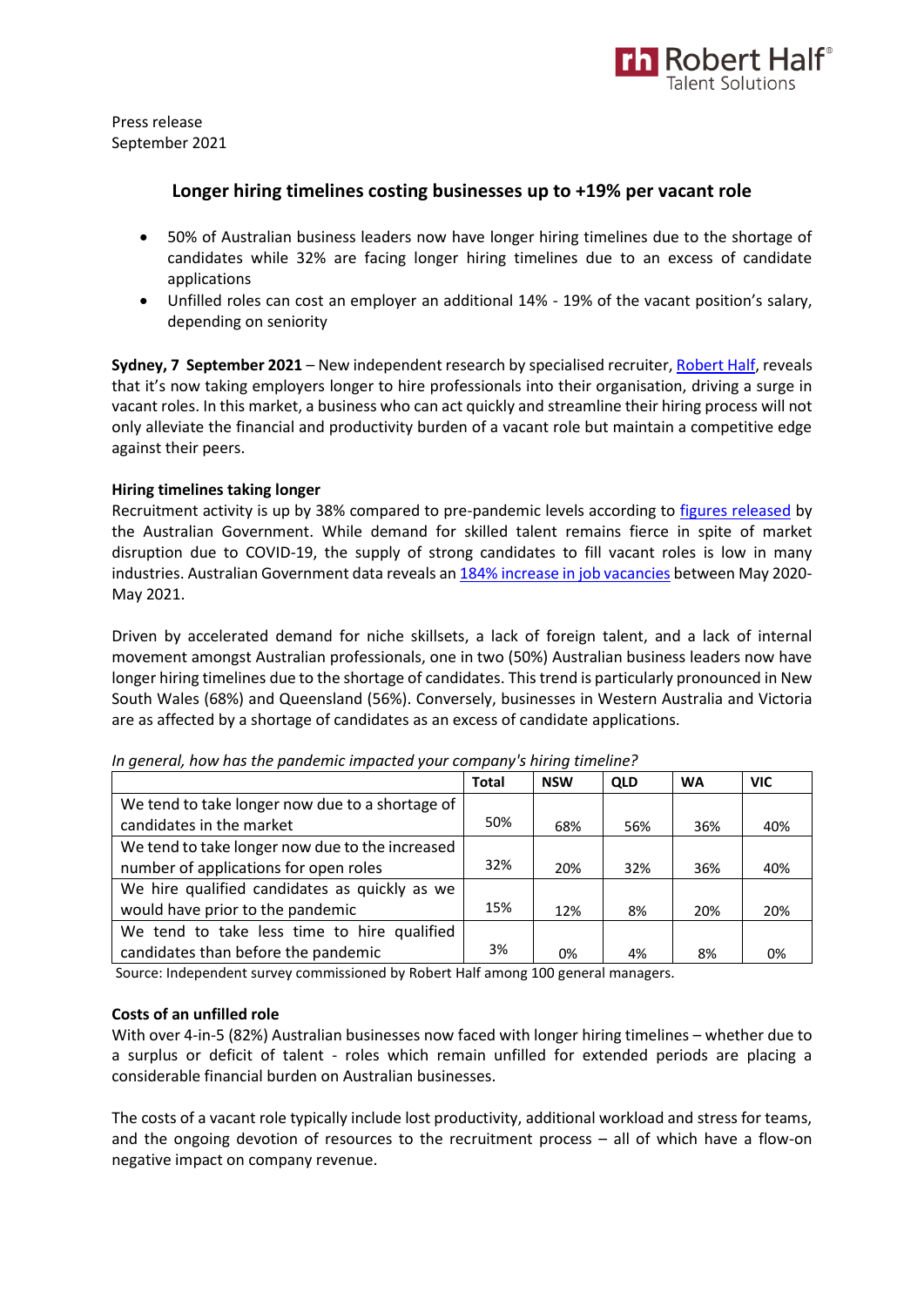

The research by Robert Half shows that when it comes to counting the costs of lost revenue, productivity and covering additional workload, unfilled staff-level roles which focus on executional or routine tasks have the highest impact as a proportion of salary (19%).

The cost of an unfilled management-level job would cost a company on average 15% of that employee's salary and 14% for a director-level role. While the costs of an unfilled vacancy decrease as a proportion of salary for more senior positions, the higher remuneration paid at management or Director level means the overall costs to a company are higher.

*To the best of your abilities, how much does an unfilled role cost your team based on lost revenue, lost productivity, and covering additional workload (as a percentage of the vacant role's salary)?* 

| Staff-level role       | 19% |
|------------------------|-----|
| Management level roles | 15% |
| Director-level roles   | 14% |

Source: Independent survey commissioned by Robert Half among 100 general managers.

*"Experiencing extended hiring timelines will only increase the costs to teams and their company. In the current hiring landscape, employers facing a shortage of candidates should continually assess and forecast their skills demands while refining their talent pipeline in order to act quickly on their hiring needs before the position becomes urgent. For those overwhelmed by an excess of candidate applications, clear hiring criteria that outlines the need-to-have and nice-to-have skills is essential to distinguishing volume from value,"* says **Nicole Gorton, Director Robert Half Australia** in announcing Robert Half's latest survey results.

*"When the need to hire arises, to overcome the lengthy hiring timelines that so many companies are experiencing, organisationsshould make every effort to streamline the hiring process and act fast once they have found a suitable candidate to avoid losing top candidates to the competition. Concurrently, businesses should develop clear succession plans to fill emerging talent gaps internally without embarking on potentially challenging hiring processes."*

*"The opportunities for candidates to accelerate their career growth are also huge in a high-demand, low-competition environment, which means jobseekers should leverage resources such as the [Robert](https://www.roberthalf.com.au/research-insights/salary-guide?utm_source=roberthalf&utm_medium=pressrelease&utm_campaign=all-salaryguide2021-ongoing)  [Half Salary Guide](https://www.roberthalf.com.au/research-insights/salary-guide?utm_source=roberthalf&utm_medium=pressrelease&utm_campaign=all-salaryguide2021-ongoing) to understand what skills they have that are currently sought after. While highlighting their most in-demand skills will be critical to effective negotiations with potential employers, candidates are also well positioned to establish the next steps and expected timeframes, not only to keep hiring processes on track but also to help manage their own expectations and job search effort*," concludes **Nicole Gorton.**

**##**

## **Notes to editors**

### **About the research**

The annual study is developed by Robert Half and was conducted online in May 2021 by an independent research company, surveying 300 hiring managers, including 100 CFOs and 100 CIOs, from companies across Australia. This survey is part of the international workplace survey, a questionnaire about job trends, talent management, and trends in the workplace.  

### **About Robert Half**

Robert Half is the global, specialised talent solutions provider that helps employers find their next great hire and jobseekers uncover their next opportunity. Robert Half offers both contract and